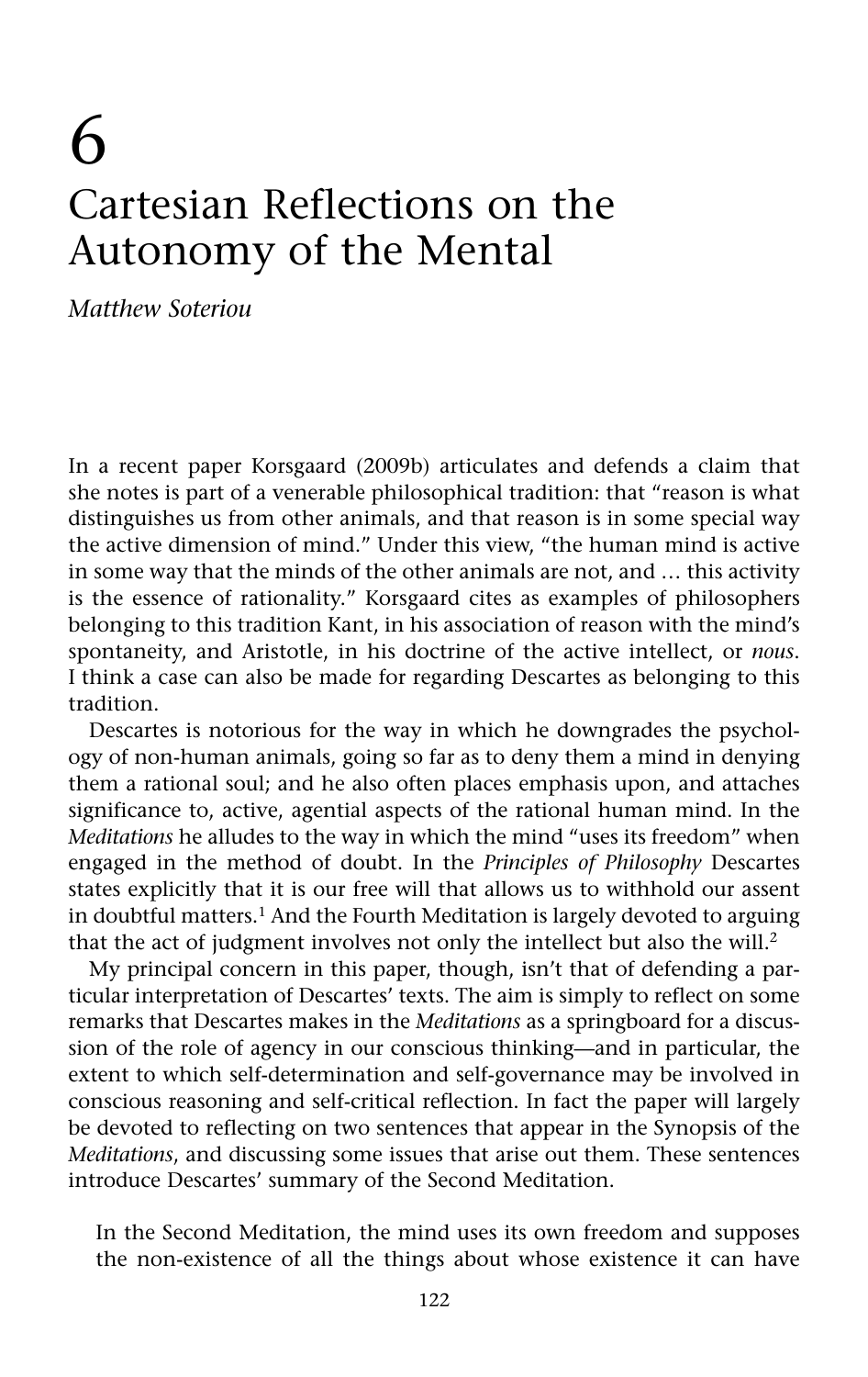even the slightest doubt; and in so doing the mind notices that it is impossible that it should not exist during this time. This exercise is also of the greatest benefit, since it enables the mind to distinguish without difficulty what belongs to itself, i.e., to an intellectual nature, from what belongs to the body.

Descartes claims here that the mind "uses its own freedom" in supposing something. The first question I shall be considering (in section  $6.1$ ) is the following. In what respect, if any, does the mind "use its own freedom" when engaged in supposition? In particular, what is the role of agency in supposing something for the sake of argument?

The specific description that Descartes offers of the mind's aim in the Second Meditation is that of supposing the non-existence of all the things "about whose existence it can have even the slightest doubt." Identifying the propositions one believes whose veracity there can be slightest reason to doubt is an exercise in self-critical reflection. In section 6.2 I shall be considering the extent to which agency is implicated in self-critical reflection. I shall be arguing that the capacity to engage in self-critical reflection involves the capacity to "bracket" one's beliefs, and that the capacity to bracket one's beliefs is related to the capacity to engage in suppositional reasoning. When one brackets a belief, and when one supposes something for the sake of argument, one imposes a constraint on one's own reasoning *by* reasoning in recognition of that self-imposed constraint. In both cases, I shall be suggesting, the conscious reasoning one engages in is both self-conscious and self-governed. I shall then briefly touch on the relevance of this view of supposition and self-critical reflection to Descartes' further claim that "the mind notices that it is impossible that it should not exist during this time."

Finally, in section 6.3, I shall be saying a bit more about how I think we should conceive of the role of agency in the reasoning one engages in when one engages in self-critical reflection. In particular, I shall do so by contrasting my proposal with a view according to which the role of agency in such reasoning, and indeed, all conscious reasoning, can at best be "merely catalytic" and "indirect."3

#### **6.1**

In what respect, if any, does the mind "use its own freedom," as Descartes suggests, when engaged in supposition? What is the role of agency in supposing? First we need to narrow down the notion of supposition that is our concern. The phrase "S supposes that *p*" is sometimes used to attribute to S the belief or opinion that  $p$ , or an unacknowledged commitment to the truth of *p*; whereas the sort of supposition I want to focus on is more like an exercise of the imagination. However, we shouldn't simply equate "supposing that  $p''$  with "imagining that  $p''$ , for to do so might invite the following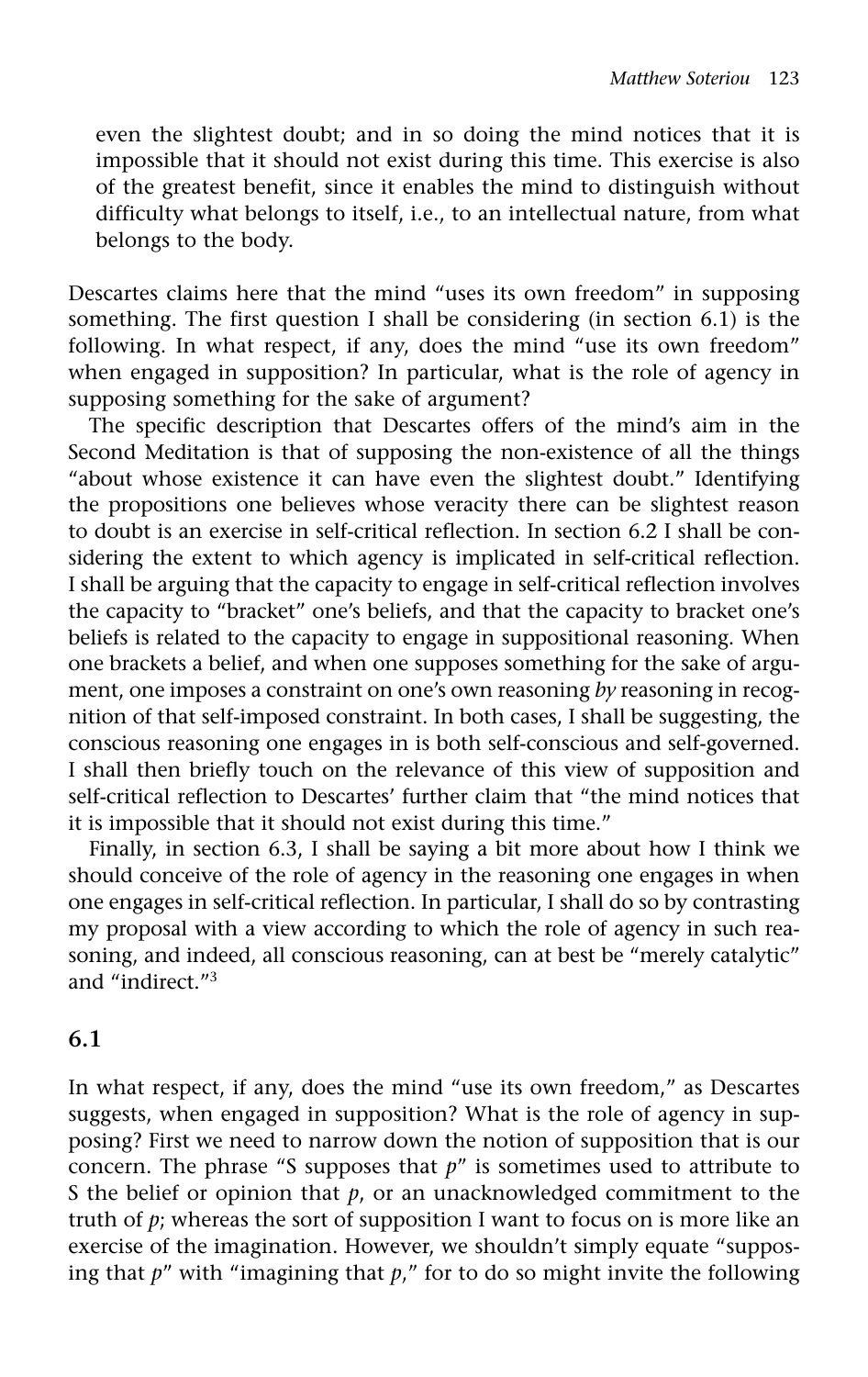line of thought. A way of imagining that *p* is to imagine a situation in which  $p$  is true, and a way of imagining a situation in which  $p$  is true is by imagining (for example, visualizing) a scene in which  $p$  is true. Indeed, whenever one visualizes a scene one thereby imagines a situation in which certain propositions are true. So whenever one visualizes a scene one thereby imagines that such and such is the case; and since supposing that  $p$  *is* imagining that  $p$ , whenever one visualizes a scene one thereby supposes that such and such is the case.

The problem with the conclusion of this line of thought is that visualizing a scene isn't in itself sufficient for engaging in the kind of supposition that is our concern. For the notion of supposition that I want to focus on is the kind of supposition that is involved in assuming something for the sake of argument; and intuitively, visualizing something doesn't in itself amount to assuming something for the sake of argument. So what is involved in assuming something for the sake of argument? Perhaps just putting forth, or introducing, *p* as a premise in one's reasoning, or treating *p* as a premise in one's reasoning? But these descriptions can also apply to judging that *p* (and also to asserting that  $p$ ). So what is the difference between judging that  $p$  and supposing that *p*?

Judging that *p* involves representing *p as true*. Representing *p* as true isn't simply equivalent to entertaining in thought the proposition that  $p$  is true, for one can entertain in thought the proposition that *p* is true without representing *p as true*, as when one judges that "either *p* is true or it isn't." But for the same reason, entertaining in thought the proposition that  $p$  is true isn't sufficient for supposing that  $p$ , for entertaining in thought the proposition that  $p$  is true is something that one can do when one supposes for the sake of argument that "*either p* is true or *q* is true."

If we hold that judging that *p* involves representing *p* as true, a temptation may be to think that supposing that  $p$  for the sake of argument is a matter of acting as if one is representing  $p$  as true—perhaps imagining or pretending to represent  $p$  as true. However, a problem with this proposal is that it suggests that supposing that  $p$  can be a stand-alone mental act—that is, it suggests that it might be possible for one to suppose that  $p$  for the sake of argument, without doing anything else. Since judging (or asserting) that  $p$  can be a stand-alone act, it should be possible for pretending or imagining that one is judging (or asserting) that  $p$  to be a stand-alone act too. However, supposing that  $p$  for the sake of argument is not a stand-alone mental act—it is not something one can do without doing anything else. And this is relevant to why visualizing something cannot in itself be sufficient for assuming something for the sake of argument.

The idea that supposing that  $p$  is not a stand-alone act is something that is touched upon by Dummett in his chapter on assertion in *Frege*: *Philosophy of Language*. There Dummett considers the question of whether there is a force that attaches to the proposition that  $p$  when one supposes that  $p$ , which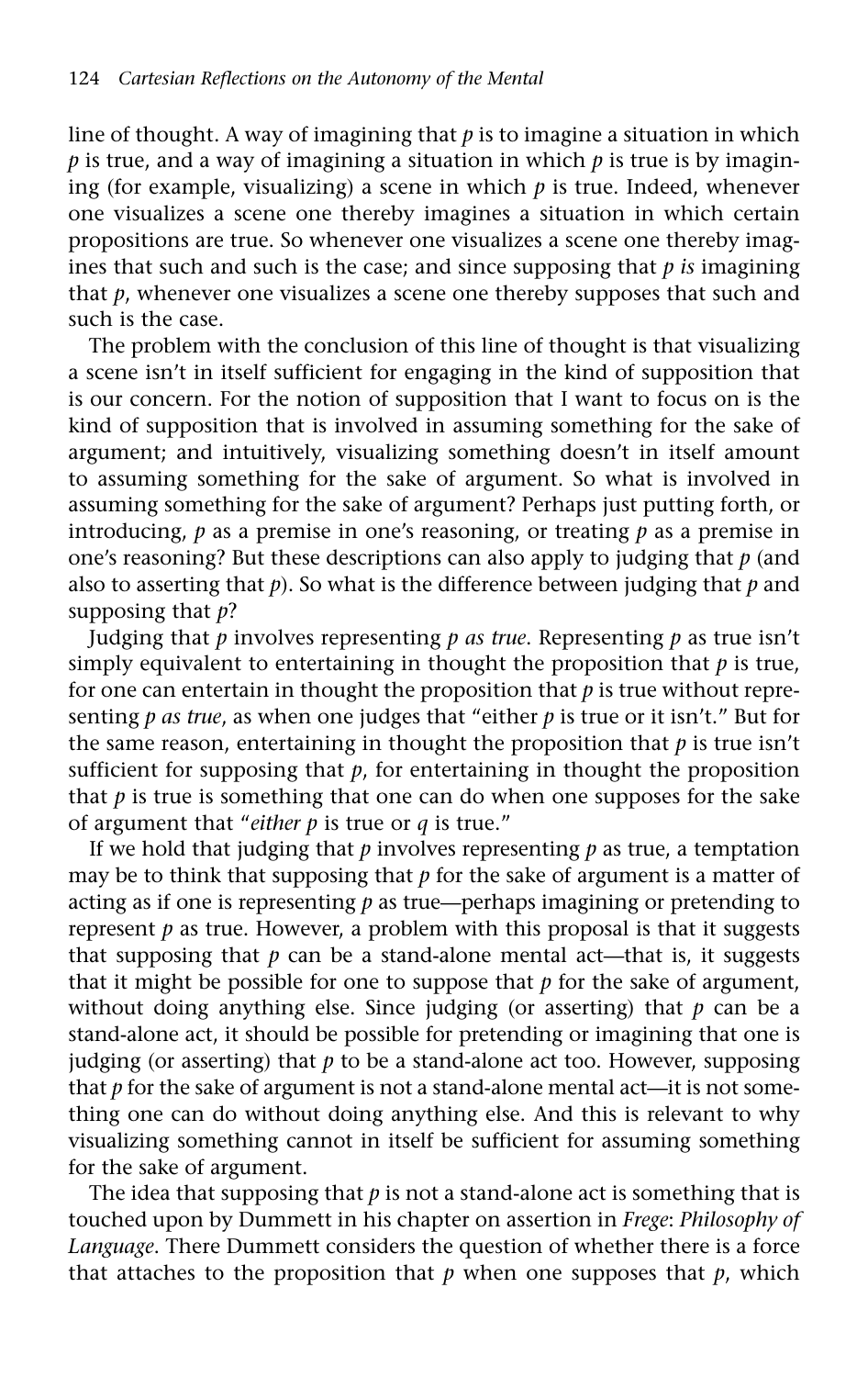is distinct from the force that attaches to the proposition that *p* when one asserts that *p*. At one point Dummett (1973) makes the following remark:

In supposition a thought is expressed but not asserted: "Suppose…" must be taken as a sign of the force (in our sense) with which a sentence is uttered. (Certainly it is not logically an imperative: I could, having said, "Think of a number," ask "Have you done so yet?," but it would be a joke if I asked that question having said "Suppose the witness is telling the truth.")

(p. 309)

If "suppose the witness is telling the truth" is understood as "suppose *for the sake of argument* that the witness is telling the truth," then there is an oddity in the question, "Have you done so yet?" As Dummett remarks, the oddity of the question wouldn't apply if one had said "Think of a number." And we can add, neither would the oddity apply if one had said "imagine a bowl of cherries," or "imagine asserting that the witness is telling the truth." This is connected, I suggest, with the idea that the latter can be, what I have been calling, stand-alone mental acts, whereas supposing that  $p$  for the sake of argument cannot.

The idea that supposing that *p* for the sake of argument cannot be a standalone mental act is also connected, I think, with Frege's stance on supposition.4 Frege denies that in the case of supposing that  $p$  a force that is distinct from that of assertion attaches to the proposition that *p*. He holds instead that the force of assertion attaches to a sentence that has  $p$  as a constituent.<sup>5</sup> On Frege's view, in the case of supposition that  $p$ , "p" does not appear as a complete sentence at all, but only as a constituent in a more complex sentence—in particular, it features as the antecedent of a conditional that is asserted. So Frege does not make use of a distinct force of supposition in formalizing logic.

Gentzen later went on to do so.<sup>6</sup> As Dummett notes,

[Gentzen] had the idea of formalizing inference so as to leave a place for the introduction of hypotheses in a manner analogous to that in which in everyday reasoning we say "suppose …" We require no warrant for introducing any new hypothesis, and we reason from it with just the same rules as those governing inferences from premises which we assert outright: the point of the procedure being that from the fact that certain consequences follow from some hypothesis, we can draw a conclusion that no longer depends on that hypothesis.

(p. 309)

This looks like an improvement on Frege's proposal. As Gentzen observed, it is closer to the modes of inference that occur in informal reasoning.7 For our purposes, a point that might be made against Frege's view is that it fails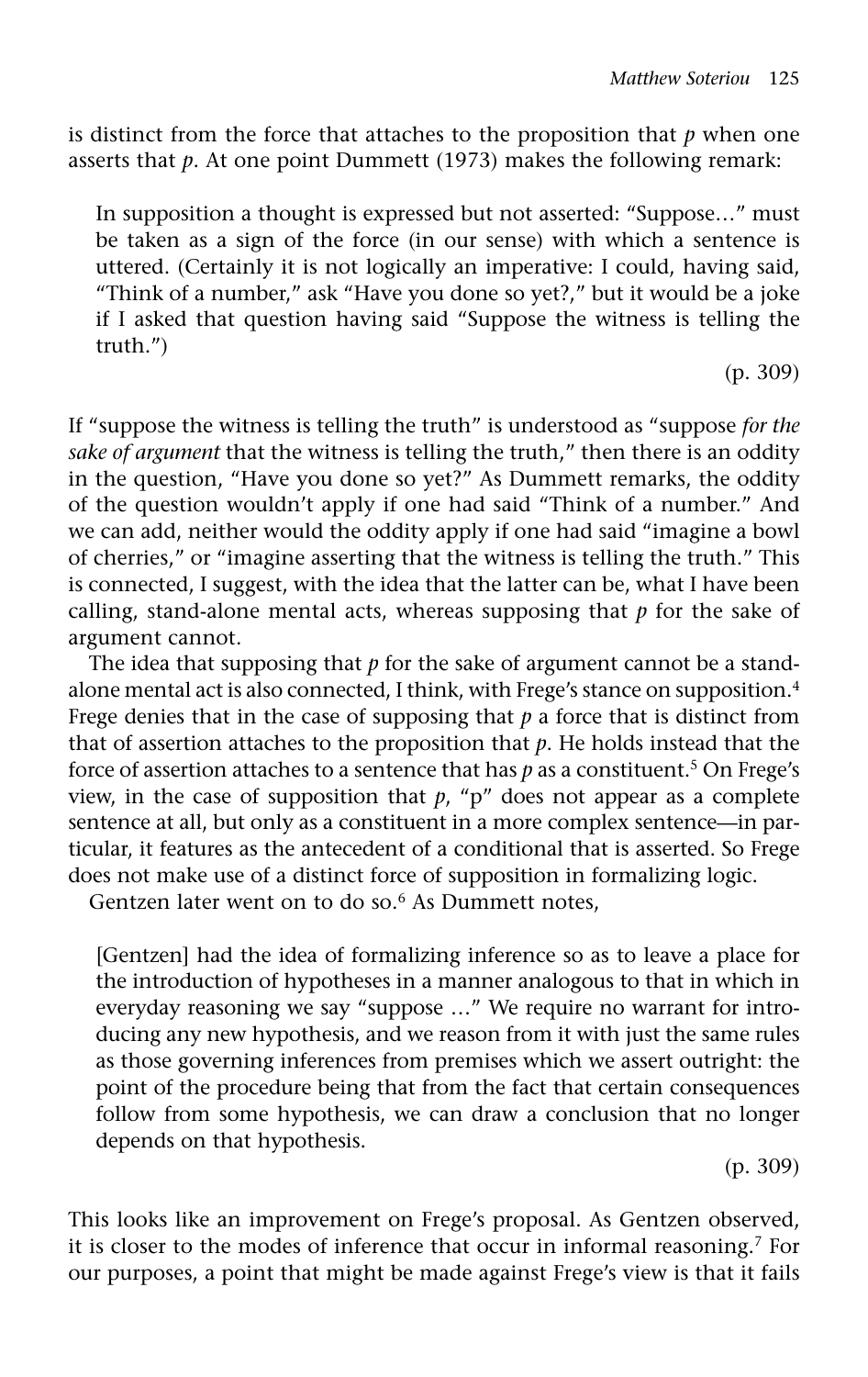to mark adequately the distinction between (a) a part, or constituent, of a thought one judges, and (b) a step taken in reasoning. However, Dummett suggests that there does seem to be *something* right in what Frege says, and here I agree with Dummett. He writes,

Although we may, contrary to Frege's view, regard suppositions as complete sentences, still supposition is different from other linguistic acts in that it is possible only as a preparation for further acts of the same speaker: namely for a series of utterances not themselves assertions (but consequences of the supposition), which culminate in an assertion. I could not just say, "Suppose 2 has a rational square root," and then stop . . . I must go on to discharge the original supposition.

(p. 313)

The idea here, I take it, is that one can only genuinely be said to have introduced a supposition into one's reasoning if one does things that count as discharging that supposition (or starting to discharge that supposition);<sup>8</sup> and furthermore, one can only discharge the supposition if it has been introduced. Frege captures this idea by holding that when one supposes that  $p$  a single force (that is, assertion) attaches to a complex hypothetical sentence that has *p* as a constituent. If we hold instead that when one supposes that *p* a distinct force attaches to the proposition that  $p$ , we should hold that the force that attaches to the proposition that  $p$  and the force that attaches to propositions one infers from *p* are, in a certain sense, interdependent. That is to say, the fact that the force of supposition attaches to a proposition that  $p$  depends upon the occurrence of acts that count as discharging that supposition. And furthermore, when one infers  $q$  from  $p$ , the force that attaches to one's inference that *q* depends upon the fact that it is made under the scope of a supposition.

This is a reflection of the idea that we do not capture adequately the attitudinative aspect of a subject's mental condition when he supposes that *p* if we allow that supposing that  $p$  can be a stand-alone mental act—that is, if we allow that a subject can be said to be supposing that  $p$  for the sake of argument without doing anything else. The fact that a subject has adopted a suppositional attitude toward the content that *p* depends upon the occurrence of acts that count as discharging the supposition. This is why we fail to capture adequately the attitudinative aspect of a subject's mental condition when he supposes that  $p$  if we say that the subject is merely pretending or imagining that he is representing  $p$  as true. When one supposes that  $p$  and infers  $q$  from  $p$ , one isn't imagining or pretending that one is representing those propositions as true; and this is connected with the fact that when one is engaged in supposition, one is engaged in *actual* reasoning, not pretend or imagined reasoning.9

We can capture the idea that supposing that  $p$  for the sake of argument is not a stand-alone mental act if we say that the subject who supposes that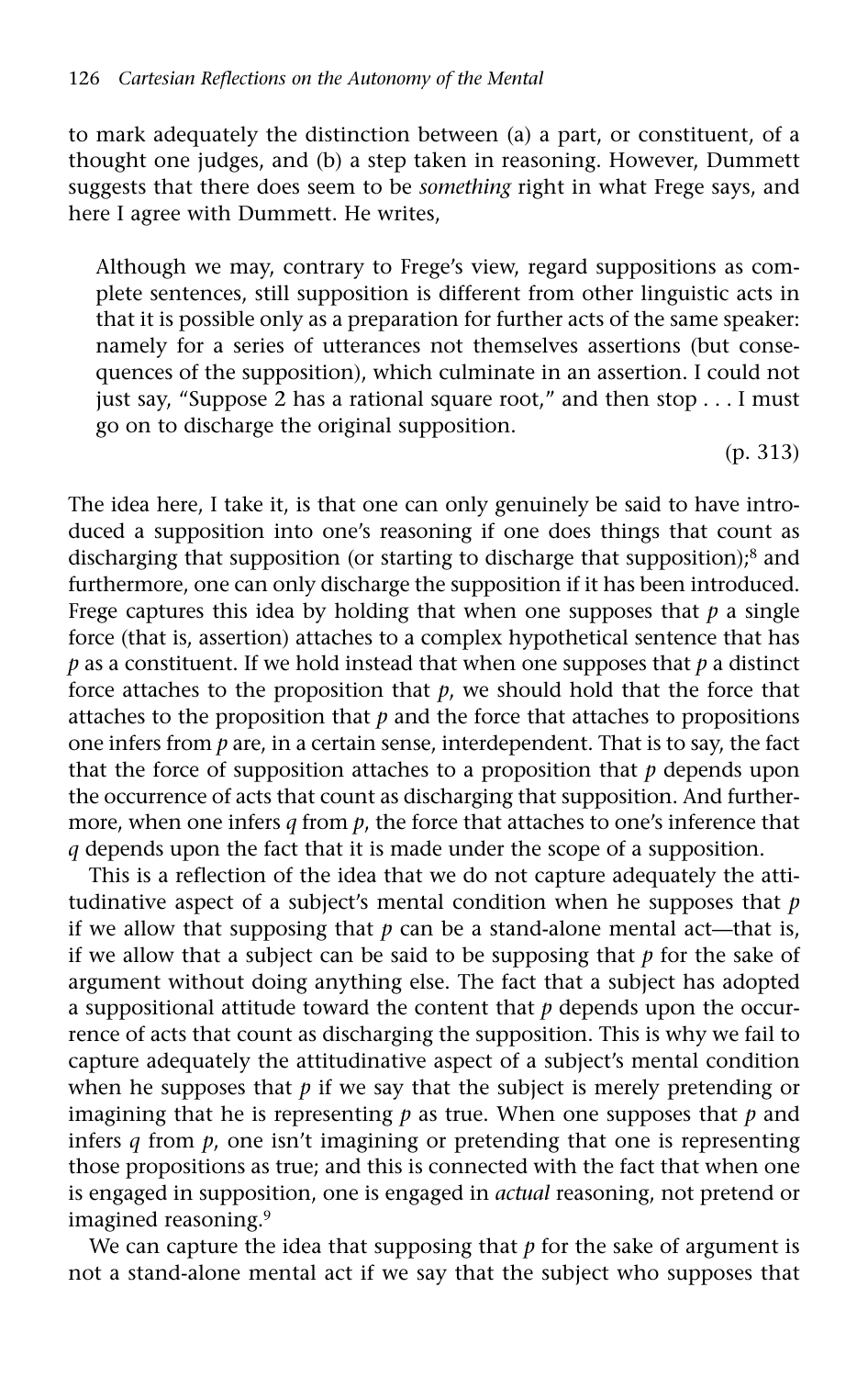*p* for the sake of argument represents *p* as true *by* reasoning on the assumption that  $p$  (where reasoning on the assumption that  $p$  is genuine reasoning, not pretend or imagined reasoning)*.* Not just any old reasoning counts as reasoning on the assumption that *p*. When one reasons on the assumption that  $\nu$  one reasons with certain constraints in play—for example, one reasons on the assumption that  $p$  by drawing inferences from  $p$  and/or by introducing other propositions as premises in one's reasoning that are not inconsistent with  $p$  (unless entailed by  $p$ ). Of course these constraints on one's reasoning are also in play when one introduces *p* as a premise in one's reasoning by *judging* that *p*. So what is the difference between these cases?

When one reasons on the *supposition* that  $p$ , the relevant constraints on one's reasoning are self-imposed. They are not simply constraints on one's reasoning that are imposed by facts in the world whose obtaining one acknowledges. And furthermore, when one reasons on the supposition that *p* one *treats* the relevant constraints on one's reasoning as self-imposed. When one reasons on the supposition that  $p$  one recognizes that the constraint of treating  $p$  as true is a constraint on one's reasoning that one has imposed on oneself. One manifests this recognition in the way in which one reasons—for example, by discharging the supposition with an outright conditional judgment or assertion.

So when one supposes that *p* for the sake of argument one imposes a constraint on one's reasoning *by* reasoning in recognition of it. For the subject who supposes that  $p$  for the sake of argument represents  $p$  as true by reasoning on the assumption that  $p$ , where this involves reasoning in recognition of the self-imposed constraint of treating *p* as true. This is related to the respect in which the introduction of a supposition into one's reasoning and the occurrence of acts that count as discharging that supposition are interdependent—that is, the idea that one can only genuinely be said to have introduced a supposition into one's reasoning if one does things that count as discharging that supposition, and one can only discharge the supposition if it has been introduced.

We are now in a position to turn to the question of the role of agency and self-determination in suppositional reasoning. When one acts in recognition of a self-imposed constraint, one treats oneself as a source of constraint over that activity. This is one way of thinking of what is going on in cases of selfdetermined, self-governed behavior. Metaphorically speaking, there's a sense in which the self-governing agent must simultaneously occupy the role of legislator and legislatee. That is, in order for an agent to be capable of governing himself, he must be capable of both imposing obligations on himself, as legislator, and he must be capable of recognizing and acting on those obligations, as the one being legislated to. His authority as self-governing legislator depends upon his own recognition of that authority. In fact it is necessary and sufficient for it. If he doesn't recognize the authority of his own legislations, then he cannot be self-governing, for he will have no authority over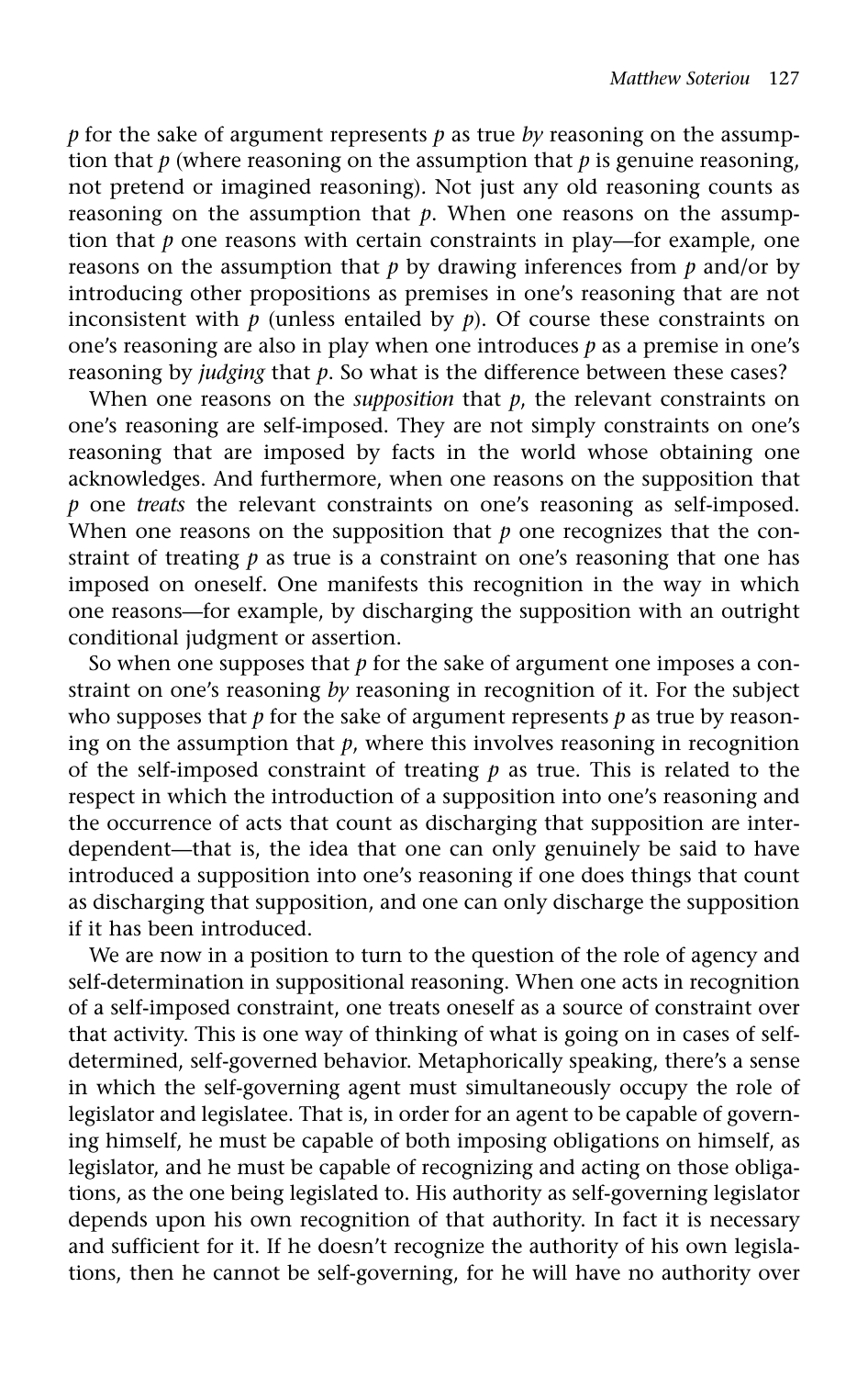himself, but if he does recognize the authority of his own legislations, then he has that authority, and so is self-governing. So all an agent needs to do in order to impose on himself an obligation to do something is to recognize the authority of that self-imposed obligation. In particular, all he needs to do is act in a way that manifests his recognition of that self-imposed obligation.

The self-governing agent takes himself to have authority over himself, and he manifests this stance toward himself in the way that he acts. That is to say, the self-governing agent can impose constraints on himself by simply behaving in a way that manifests his recognition of constraints that he has imposed on himself. He imposes a constraint on himself by behaving as though he has. In this way he acts "under the idea of freedom." Acting as if one has imposed a constraint on oneself, one thereby imposes the constraint on oneself. One treats oneself as a source of constraint on oneself, and thereby governs oneself.10

The suggestion that has been made is that when one supposes that *p* for the sake of argument one imposes on one's reasoning the constraint of treating *p* as true by reasoning in recognition of that self-imposed constraint. There is, then, a sense in which "the mind uses its own freedom" when engaged in suppositional reasoning. For the mental activity involved is self-determined, in the following respect: one treats oneself as a source of constraint over one's own thinking, and thereby makes oneself a source of constraint over one's own thinking.

The suggestion here is that the mental activity one engages in when supposing that  $p$  is activity that manifests an attitude toward oneself—an attitude of treating oneself as the source of that activity. The mental activity one engages in is, in this respect, *self-conscious* mental activity. When this kind of activity occurs, something imposes a constraint on itself by acting in recognition of it. The source of the constraint on the activity is that which is acting in a constrained manner. In acting in this way, that which is acting is aware of itself as imposing a constraint on its activity in so acting. So that which is acting is presented to itself, in so acting, under a reflexive mode of presentation.<sup>11</sup> The subject of the activity is presented, under reflexive guise, as that which is imposing constraints on the activity by acting in recognition of them—that which is governing the activity by performing it. In this respect, when such reasoning occurs the subject of that reasoning is presented, under reflexive guise, as locus of mental autonomy—as that which governs one's thinking and reasoning when it is self-governed.

I have tried to identify a respect in which Descartes is right to claim that the "mind uses its own freedom" when engaged in supposition. Descartes' more specific description of the mind's aim in the Second Meditation is that of supposing "the non-existence of all the things about whose existence it can have even the slightest doubt."

Identifying the propositions one believes whose veracity there can be slightest reason to doubt is an exercise in self-critical reflection. To what extent is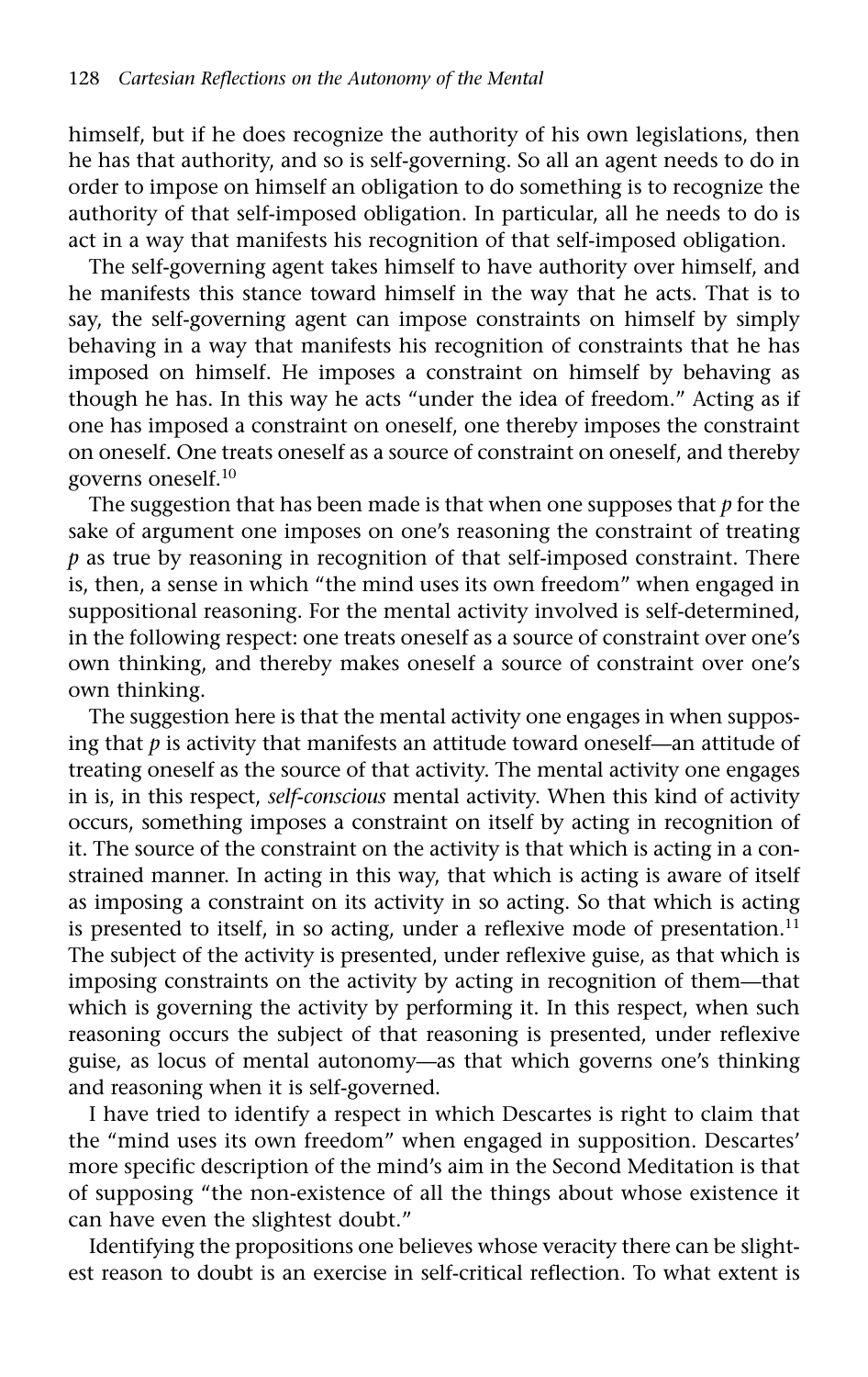agency implicated in self-critical reflection? Is the kind of suppositional reasoning we have just been concerned with necessarily involved in self-critical reflection? I turn to these questions in the next section.

## **6.2**

Self-critical reflection can potentially result in a variety of belief loss that is subject to epistemic evaluation—that is, the withdrawal of assent. Not all belief loss is subject to epistemic evaluation, and not all belief loss that is subject to epistemic evaluation need be the result of self-critical reflection.

Belief is always subject to epistemic evaluation, no matter what its causal origin, but the same is not true of belief loss. The fact that one forgets propositions one used to believe is not generally thought of as subject to epistemic evaluation.12 So whether or not an *event* of belief loss is subject to epistemic evaluation cannot be solely determined by the epistemic status of the subject's beliefs prior to and after the belief loss. Belief loss is subject to epistemic evaluation only if it is somehow guided by the aim of avoiding error, where belief loss that is aimed at error-avoidance can either be guided by a conscious intention to avoid error, or by a sub-personal cognitive system that has that function. Belief loss that is aimed at avoiding error need not be guided by error-avoiding mechanisms alone; and we can make sense of belief loss that is *mis*directed at error avoidance.13 This seems to allow us to make sense of there being instances of belief loss that are subject to epistemic evaluation but which we regard as epistemically inappropriate.

Not all instances of belief loss aimed at avoiding error, so construed, are instances of a subject withdrawing assent from some proposition as a result of self-critical reflection. Belief revision that results from the acquisition of, and updating of, evidence need not involve anything as reflective as selfcritical reflection. Self-critical reflection, as I am understanding that notion here, occurs only when a subject engages with the question of whether *p* with the aim of avoiding error when he already believes that *p*. We can regard withdrawal of assent that results from self-critical reflection as a variety of the more general notion of belief revision, and we can regard belief revision as a variety of the more general notion of belief loss.

One question that can be raised about this notion of self-critical reflection is the following: how are we to make sense of the idea of a subject being consciously engaged with the question of whether *p* when he already believes that  $p$ ? One might think that when one believes that  $p$  one regards the question of whether  $p$  as settled, whereas the subject who raises the question of whether *p*, and attempts to answer it, does not regard the question of whether *p* as settled.14 So as soon as one raises the question of whether *p* and attempts to answer it, hasn't one ceased to regard the question of whether *p* as settled, and so hasn't one surrendered one's belief that *p*? In which case, how is selfcritical reflection possible?15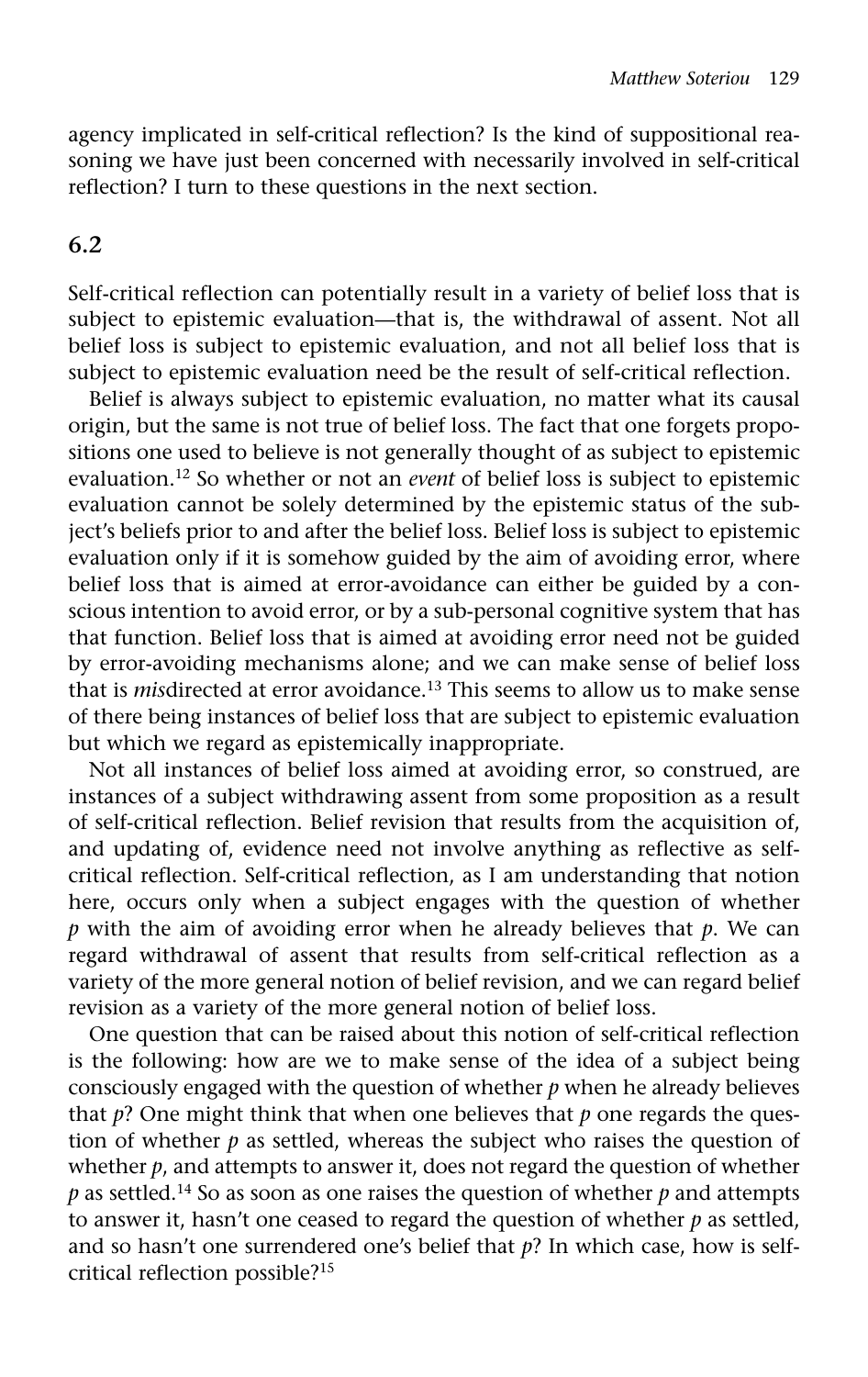Consider a related case in which one attempts to come up with a proof for a proposition that one already knows to be true (for example, an arithmetical theorem that one knows, via testimony, to be true). It doesn't seem right to say that a subject engaged in such activity is attempting to determine/find out whether *p* is true, for he already knows that *p* is true. Nonetheless, there is an important sense in which the activity the subject is engaged in is epistemic and truth-directed. The subject is engaged in actual (and not pretend or imagined) reasoning, where such reasoning is subject to epistemic evaluation. Steps taken in such reasoning may be epistemically unjustified, and indeed the conscious judgment "therefore, *p*" that concludes such reasoning may be epistemically unjustified, despite the fact that the subject retains his knowledge (and hence justified belief) that *p* throughout such reasoning.

When one attempts to come up with a proof for the truth of *p* when one already believes (or knows) that *p* one *brackets* one's belief that *p*. Importantly, to bracket one's belief that  $p$  is not to withdraw assent from  $p$ . The bracketing of one's belief that  $p$  is not something that is subject to epistemic evaluation and it is not something that requires epistemic grounds, whereas withdrawing assent from  $p$  (or suspending judgment over  $\tilde{p}$ ) is subject to epistemic evaluation, and does require epistemic grounds.

When one brackets one's belief that *p* one does not use *p* as a premise in the reasoning one is engaged in. Of course the fact that a subject engages in reasoning without using *p* as a premise in his reasoning does not in itself entail that the subject has bracketed a belief that *p*. Such a subject may not believe that *p*, and even if he does, the truth of *p* may not be relevant to the reasoning he is engaged in, and even if it is, he may not realize that it is. We have a case in which a subject is bracketing his belief that *p* only when the fact that the subject is not using  $p$  as a premise in the reasoning he is engaged in is a constraint on that reasoning that the subject has imposed on himself, and one which the subject treats as a constraint that he has imposed on himself.

What we have here is akin to the account of supposing that *p* for the sake of argument outlined in the previous section. One brackets one's belief that *p by* reasoning in recognition of a self-imposed constraint—where the relevant constraint in this case is that of *not* using *p* as a premise in one's reasoning. Agency is implicated in the bracketing of one's belief in just the same way in which it is implicated in suppositional reasoning. When one brackets one's belief that  $p$  one imposes a constraint on one's reasoning by reasoning in recognition of it. The mental activity involved is self- determined, in the following respect: one treats oneself as a source of constraint over one's own thinking, and thereby makes oneself a source of constraint over one's own thinking. The mental activity one engages in is *self-conscious* mental activity. The subject of the activity is presented, under reflexive guise, as that which is governing the activity by performing it—that which is imposing constraints on the activity by acting in recognition of them. In this respect,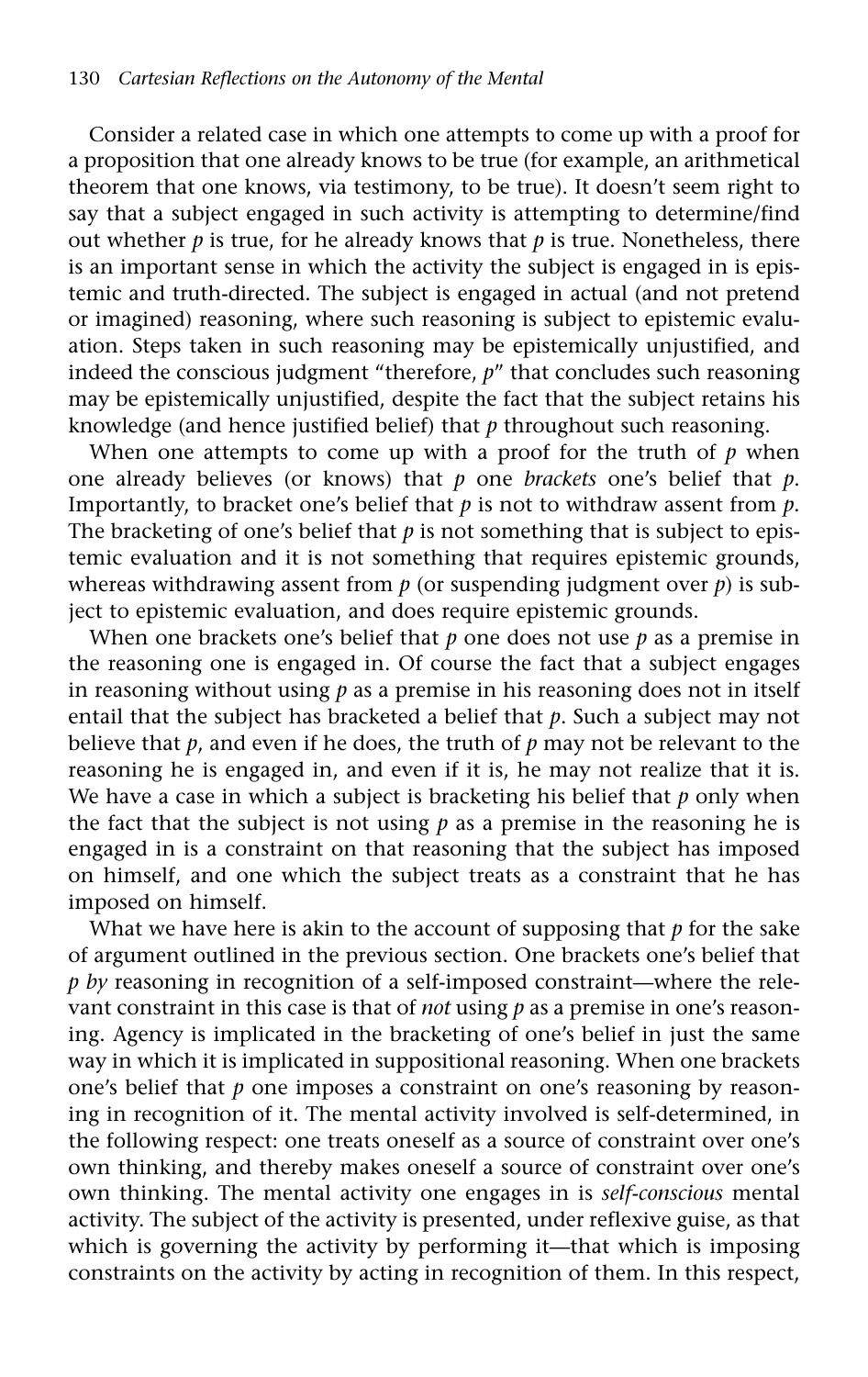when such reasoning occurs the subject of that reasoning is presented, under reflexive guise, as locus of mental autonomy.

The suggestion here is that one brackets one's belief by reasoning in recognition of a self-imposed constraint; and importantly, the reasoning one thereby engages in is actual (and not pretend or imagined) reasoning—reasoning that is epistemic, that is truth-directed, and subject to epistemic evaluation, just as suppositional reasoning is. In the case of self-critical reflection, one brackets one's belief that *p* and attempts to rule out not-*p*, with the aim of avoiding error. This involves mental activity that is self-conscious and self-governed, but which is also epistemic, truth-directed, and subject to epistemic evaluation.

This leaves unspecified the conditions under which one is epistemically justified in suspending judgment over  $p$  (and hence epistemically justified in withdrawing assent from  $p$ ) as a result of such self-critical reflection, and I don't propose to address that issue here. What's important for our purposes is the claim that the sort of self-critical reflection involved in searching for epistemic grounds for doubting propositions one believes to be true does involve a form a conscious reasoning very much like that involved in suppositional reasoning. It involves reasoning that is self-conscious and self-governed.

When such reasoning occurs, an aspect of oneself is presented, under reflexive guise, as locus of mental and epistemic autonomy—that is, as that which governs one's reasoning *by* reasoning, where the aim of such reasoning is to determine what to believe. When one engages in self-critical reflection there is a sense in which that aspect of oneself that is presented under reflexive guise is an aspect of oneself from which one cannot dissociate oneself. For example, when one considers the question "what am I?," and one questions one's beliefs about what one thinks one is, it is hard to conceive of how one might dissociate oneself from that which is presented under a reflexive guise in considering that question. Indeed, this aspect of oneself will necessarily be presented under reflexive guise whenever one engages in self-critical reflection in an attempt to dissociate or distance oneself from some aspect of oneself.

We can compare here some comments that Velleman makes about Aristotle's claim that each person seems to be his "Intellect" (sometimes translated as "Understanding"). Aristotle describes the Intellect as "that whereby the soul thinks and supposes."16 Its activity is "reflective," and it is that element which is "naturally to rule and guide."17 In the Nicomachean Ethics he claims of the Intellect that, "Each of us would seem actually to *be* this, given that each is his authoritative and better element," and "man is this most of all."18 Commenting on this claim, Velleman (2000) writes,

This part of your personality constitutes your essential self in the sense that it invariably presents a reflexive aspect to your thinking: it invariably appears to you as "me" from any perspective, however self-critical or detached. That's what Aristotle means, I think, when he says that each person seems to be his understanding. You can dissociate yourself from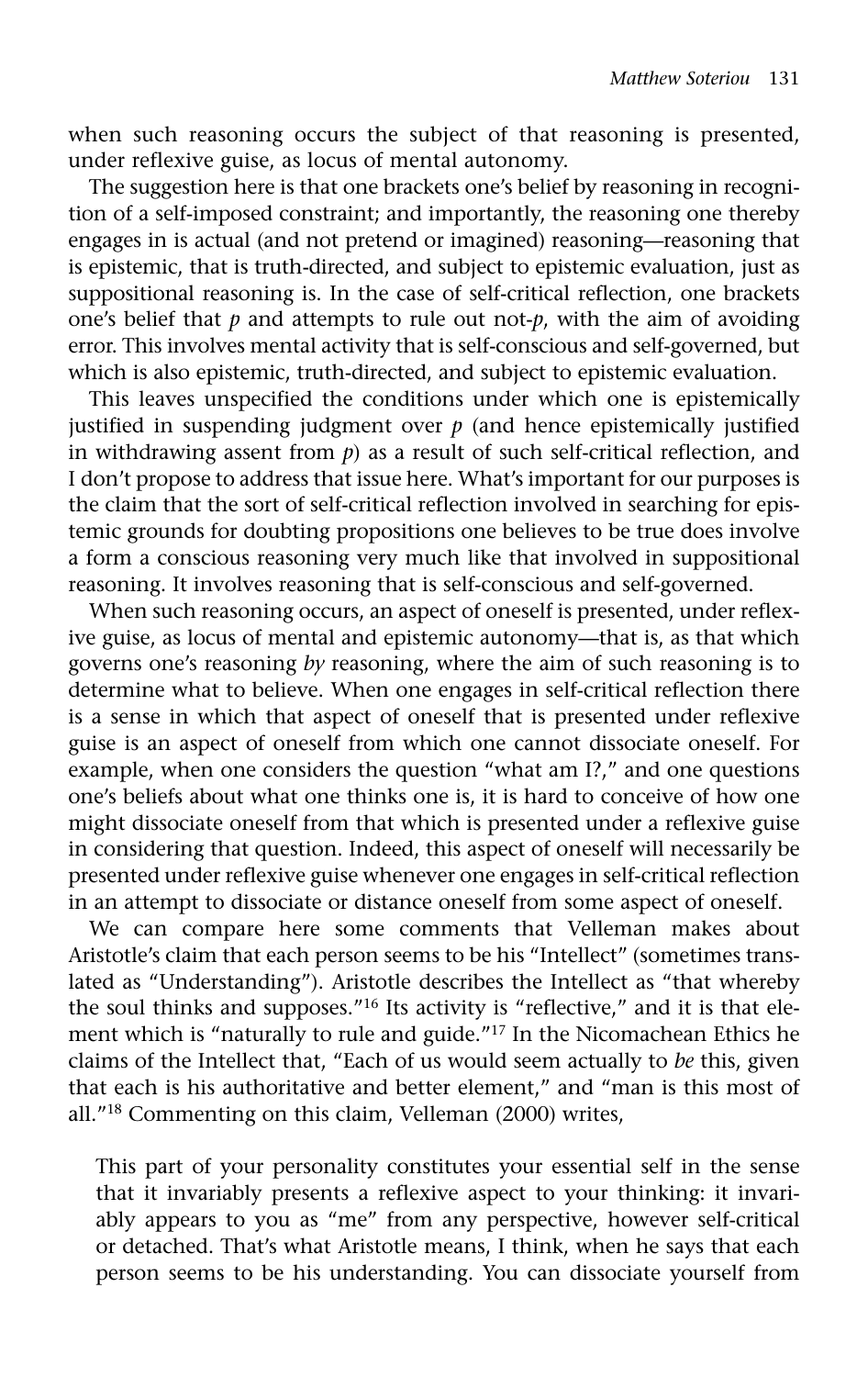other springs of action within you by reflecting on them from a critical or contemplative distance. But you cannot attain a similar distance from your understanding, because it is something that you must take along, so to speak, no matter how far you retreat in seeking a perspective on yourself. You must take your understanding along, because you must continue to exercise it in adopting a perspective, where it remains identified with you as the subject of that perspective, no matter how far off it appears to you as an object… It's your inescapable self, and so its contribution to producing your behaviour is, inescapably, your contribution.

Now let us consider Descartes' claim that in supposing the non-existence of all things about whose existence it can have the slightest doubt, "the mind notices that it is impossible that it should not exist during this time." According to the account of suppositional reasoning outlined in the previous section, one makes such a supposition *by* reasoning on that assumption, and when one reasons on that assumption one thereby engages in self-conscious mental activity that presents an aspect of oneself under reflexive guise. One can of course reason on the assumption that one does not exist, but it is impossible to reason on the assumption that one does not exist without thereby engaging in mental activity that presents an aspect of oneself under reflexive guise during the time that one is engaged in such reasoning. And that which is presented under reflexive guise is presented as locus of mental autonomy—as that which governs one's thinking when it is self-governed.

Furthermore, when one engages in self-critical reflection and considers what one can have the slightest grounds to doubt, one may bracket one's belief that one exists, but when one does so, one thereby engages in selfconscious mental activity that presents an aspect of oneself under reflexive guise. In particular, one engages in self-conscious mental activity that presents an aspect of oneself, under reflexive guise, as locus of mental and epistemic autonomy. And furthermore, I have suggested, that which is thereby presented under reflexive guise is an aspect of oneself from which one cannot dissociate oneself. In that respect we might agree with Descartes that one cannot dissociate oneself from one's "intellectual nature" when engaged in such an exercise.

In the rest of the quote from the Synopsis of the *Meditations*, Descartes goes on to claim, "this exercise . . . enables the mind to distinguish without difficulty what belongs to itself, that is, to an intellectual nature, from what belongs to the body." On one reconstruction of Descartes' thinking, Descartes is alluding here to an epistemological criterion that enables the mind to distinguish what belongs to itself "from what belongs to the body." According to this interpretation, for Descartes, the application of this epistemological criterion is supposed to help protect the coherence of the notion of disembodied existence, which in turn is used as a step in an argument for substance dualism.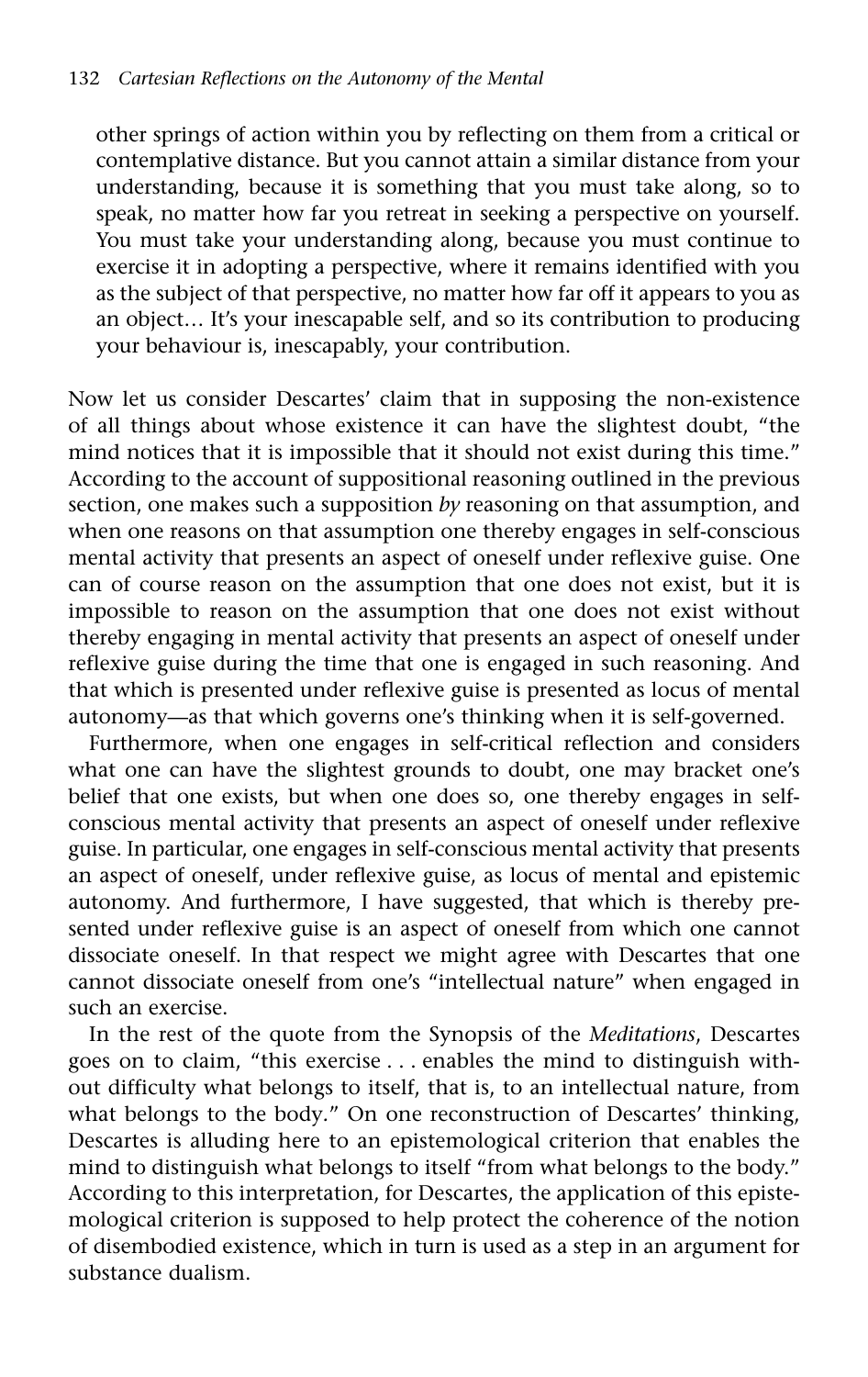If we assume that, for Descartes, the application of such an epistemological criterion is supposed to help protect the coherence of the notion of disembodied existence, we should look to Descartes' conception of disembodied existence in order to get a clearer view of how the application of the epistemological criterion is to be understood. It is worth noting in this context that according to Descartes, the disembodied soul has the faculty of the intellect, but lacks the faculties of sensory perception and imagination.<sup>19</sup> Moreover, a point that is perhaps obvious, but one which I think is worth emphasizing, is that for Descartes the disembodied soul is a disembodied *agent*. Making coherent the notion of a disembodied intellectual *agent* would require making sense of the notion of an agent capable of action but incapable of bodily action. One might then wonder whether an epistemological criterion can be applied to mark a distinction between mental action and bodily action.<sup>20</sup> Can the latter be the subject of skeptical attack in a way in which the former cannot?21 And if so, can this be used to make coherent the notion of such a disembodied agent?

It would take us too far afield to address these issues here, for as I mentioned at the outset, my principal concern here isn't that of offering any particular interpretation of Descartes' texts. For what remains of the paper I want to remain focused on the question of the role of agency in self-critical reflection.

At the start of the paper I cited Korsgaard's recent discussion of the claim that "reason is what distinguishes us from other animals, and that reason is in some special way the active dimension of mind." Korsgaard connects the idea that we have a distinctive, capacity for *active* reasoning with the idea that we have a form of "reflective" consciousness that allows us to engage in self-critical reflection. Some of Korsgaard's critics have objected to the idea (which they take to be part of her proposal) that our ability to reflect on our own beliefs somehow allows belief formation to be governable by such reflection. They argue that it is a mistake to think that we have "reflective *control*" over belief acquisition and revision. The fact that we have a reflective form of consciousness (for example, the fact that we know what we think), they object, does not thereby allow the notion of freedom to get a grip in the realm of belief, and so does not thereby provide us with a form of epistemic autonomy.22

The view I have been outlining is similar to Korsgaard's, insofar as I too have been suggesting that there is a form of reasoning implicated in our capacity to engage in self-critical reflection that is both self-conscious and self-governed. However, central to that view is the claim that the role of mental autonomy in self-critical reflection is to be understood in terms of our capacity to *bracket* our beliefs, and not merely in our capacity to know what we believe. I have suggested that our capacity to bracket beliefs is related to our capacity to engage in suppositional reasoning, which involves reasoning in recognition of a self-imposed constraint. In the final section of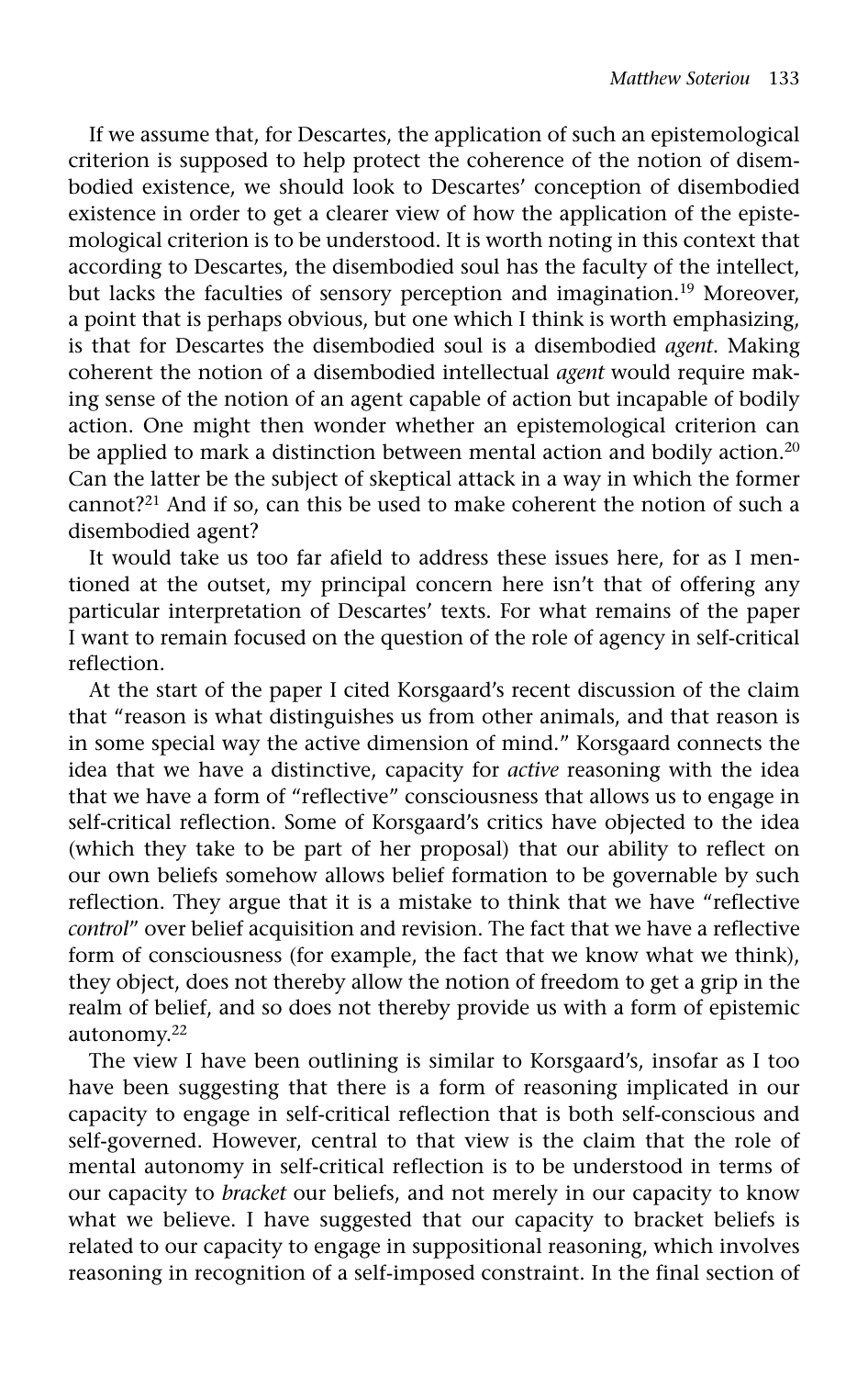the paper I want to clarify further how I think we should conceive of the role of agency in self-critical reflection, given this emphasis on the notion of bracketing. In particular, I want to do so by contrasting my proposal with a view according to which the role of agency in such reasoning (and indeed, all conscious reasoning) can at best be "merely catalytic" and "indirect".23

## **6.3**

Korsgaard connects the human capacity for self-awareness with the idea that "the human mind is active in some way that the minds of the other animals are not" (2009), which, in turn, she claims, provides us with a form of epistemic autonomy. O'Shaughnessy (2000) expresses a similar line of thought. He suggests that our capacity to know that we have thoughts, "together with the capacity to contemplate their denial as a possibility that is not in fact realized" provides us with a form of mental freedom that allows us to "transcend the condition of animal immersion":

the animal merely has its beliefs, which are produced in it through sense, regularities in experience, desire, innate factors, etc. It does not know it has them, it has no hand in their installation, and it cannot compare them to the world. All it can do is harbour them and act upon them.

In this special sense animals may be said to be *immersed* in the world in a way thinking beings are not . . . there can in their case be no *working toward* a belief, no believing through *cogitation*, no form of *responsibility* for belief, and in consequence no kind of *mental freedom*.

. . . one of the primary uses of self-awareness in thinking creatures is in self-determination and mental freedom.

(p. 110)

One difficulty with this sort of view, one might think, is that it leaves unclear how the mere capacity to become conscious of one's own beliefs, and their grounds, can provide one with the ability to "have a hand in their installation." According to Korsgaard, as self-conscious subjects, we have reflective awareness of our own mental states and activities as such, and this selfconscious form of consciousness opens up what she calls "a space of reflective distance." For she suggests, "our capacity to turn our attention onto our own mental activities is also a capacity to distance ourselves from them, and to call them into question."24 This looks similar to O'Shaughnessy's suggestion that what allows us to 'transcend the condition of animal immersion', is our capacity to know that we have thoughts together with the capacity to contemplate their denial. Korsgaard then claims that this space of reflective distance ensures that "we are, or can be, active, self-directing, with respect to our beliefs." It "presents us with the possibility and the necessity of exerting a kind of control over our beliefs."25 However, again, one might wonder how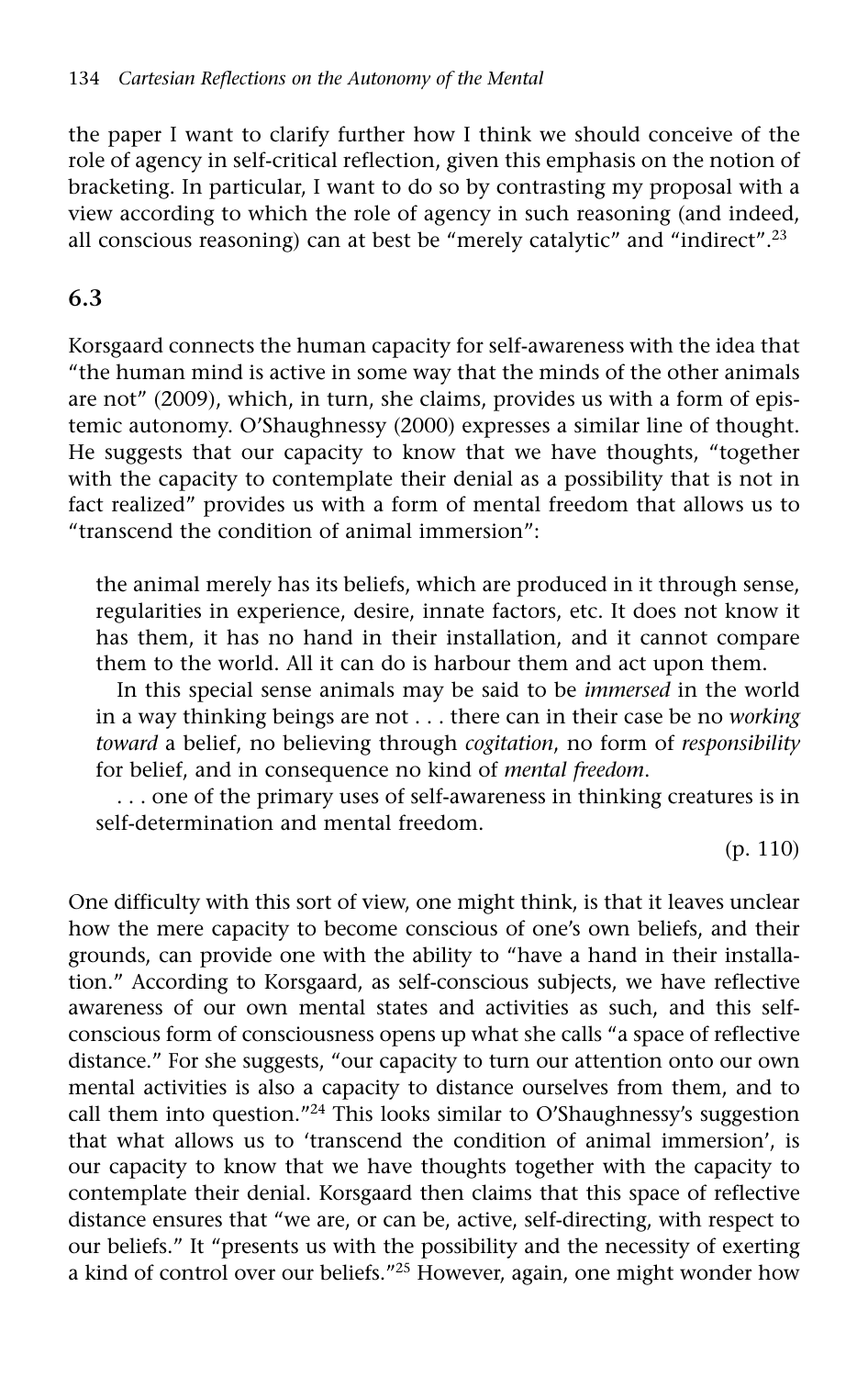this "space of reflective distance" is supposed to allow us to "exert control over our beliefs." As Moran puts it, it is not as though, glancing inwards, we can simply manipulate our attitudes as so much mental furniture.<sup>26</sup> So how does agency figure in the exercise of self-critical reflection that is made possible by "the space of reflective distance?"

According to one way of regarding this issue, the role of mental agency in self-critical reflection can at best be rather limited. Here we might compare Galen Strawson's skepticism about the extent of the role of agency over our thinking and reasoning.27 Thinking about something involves the occurrence of mental acts individuated, in part, by their propositional contents, and Strawson claims that these mental acts can be mental actions only if the particular contents that individuate them are ones that the subject intends to think. However, in the case of many such mental acts it seems that the content of the mental act cannot figure in the content of one's prior intention. Strawson has argued that no thinking of a particular thought-content is ever an action. This is because one's thinking of the particular content can only amount to an action if the content thought is already there, "available for consideration and adoption for intentional production" in which case, "it must already have 'just come' at some previous time in order to be so available" (p. 235). One way of putting this point is to say that when conscious reasoning occurs, there is no *attempt* to think a thought with a given content.28 In the case of the sort of thinking that occurs when one reasons, what is important is that relevant changes to one's mind occur. Perhaps sometimes one also knows that such changes occur, but arguably the acquisition of such knowledge is itself simply a further change to one's mind. So agency is not, after all, implicated in the thinking of the particular thoughts that occur when one reasons. Strawson does not deny that mental actions do occur, but on his view, "Mental action in thinking is restricted to the fostering of conditions hospitable to contents' coming to mind" (p. 234).

Strawson claims that, "the role of genuine action in thought is at best indirect. It is entirely prefatory, it is essentially—merely—catalytic" (p. 231). It "is restricted to the fostering of conditions hospitable to contents' coming to mind," for according to Strawson, the component of agency in thinking and reasoning is restricted to that of setting the mind at a given topic, aiming or tilting the mind in a given direction, and waiting for contentful thoughts to occur—waiting "for the 'natural causality of reason' to operate in one" (p. 231). Once one has taken mental aim at a given topic, "the rest is a matter of ballistics, mental ballistics"—"as ballistic as the motion of the ball after it has ceased to be in contact with one's foot" (p. 239). Strawson writes, "There is I believe no action at all in reasoning… considered independently of the preparatory, catalytic phenomena just mentioned" (p. 232).29 On this view the mental events involved in conscious reasoning are not in themselves agential, rather, they can (sometimes) be the effects of something agential.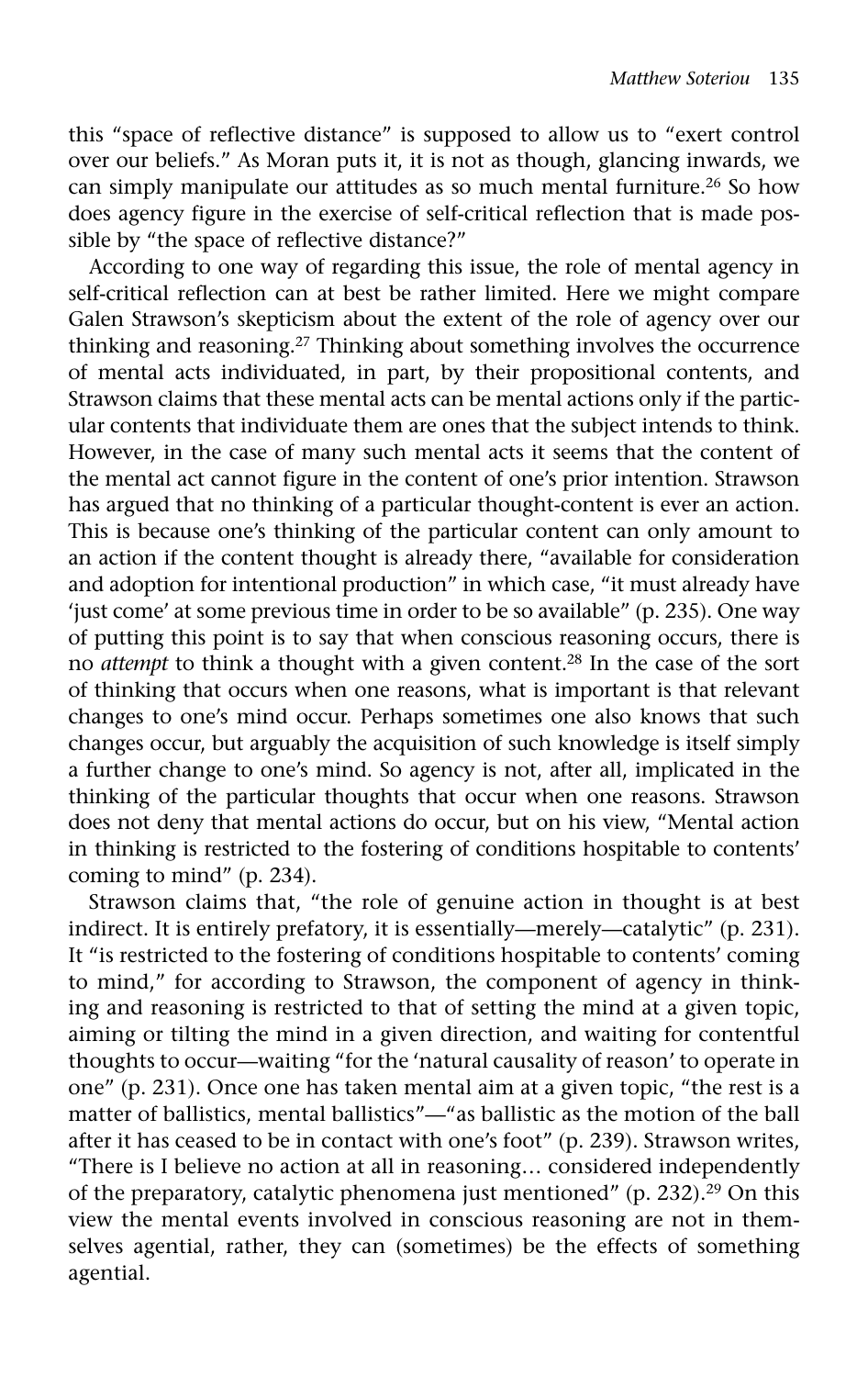I have offered a rather different proposal as to how we should conceive of the role of mental agency in the sort of conscious reasoning that occurs when one engages in self-critical reflection. On my view the notion of bracketing one's beliefs has a key role to play. I have argued that self-critical reflection involves a capacity to bracket one's beliefs, and agency is implicated in the bracketing of one's belief in just the same way in which it is implicated in suppositional reasoning.30 In both cases the mental activity involved is self-determined, in the following respect: one treats oneself as a source of constraint over one's own thinking, and thereby makes oneself a source of constraint over one's own thinking. For in both cases one imposes a constraint on one's reasoning by reasoning in recognition of it. This leads to a rather different view of how we should conceive of the extent of the role of mental agency in such reasoning.

First, we can contrast the picture I have offered of the way in which agency is implicated in suppositional reasoning and self-critical reflection, with the conception of action that Frankfurt criticizes in his paper "The Problem of Action"31. In that paper Frankfurt targets a view of action that holds that the "essential difference between actions and mere happenings lies in their prior causal histories," and which thereby implies that, "actions and mere happenings do not differ essentially in themselves at all" (p. 69). According to the account of action that Frankfurt objects to, actions and mere happenings are "differentiated by nothing that exists or that is going on at the time those events occur, but by something quite extrinsic to them—a difference at an earlier time among another set of events entirely . . . they locate the distinctively essential features of action exclusively in states of affairs which may be past by the time the action is supposed to occur" (p. 70).

According to the accounts of suppositional reasoning and self-critical reflection I have been recommending, agency is implicated in the conscious mental events that constitute a subject's suppositional reasoning and selfcritical reflection in so far as such events manifest the subject's recognition of a self-imposed constraint. For example, when a subject supposes that  $p$  for the sake of argument, the constraint of treating  $p$  as true is a constraint that the subject imposes on himself *by* reasoning in recognition of it. The constraint he imposes on himself is *sustained* by the occurrence of conscious mental events that manifest his recognition of that self-imposed constraint. So the agency that is implicated in such reasoning does not simply reside in its prior causal history—that is, in the fact that some appropriate, temporally prior, intention or belief/desire pair initiated it.

For this reason, the picture that I am suggesting of the way in which agency is implicated in suppositional reasoning and self-critical reflection can also be contrasted with Strawson's characterization of the role of agency in thinking and reasoning. Strawson's view suggests that the conscious mental events involved in suppositional reasoning, and the sort of reasoning that occurs when one engages in self-critical reflection, can in principle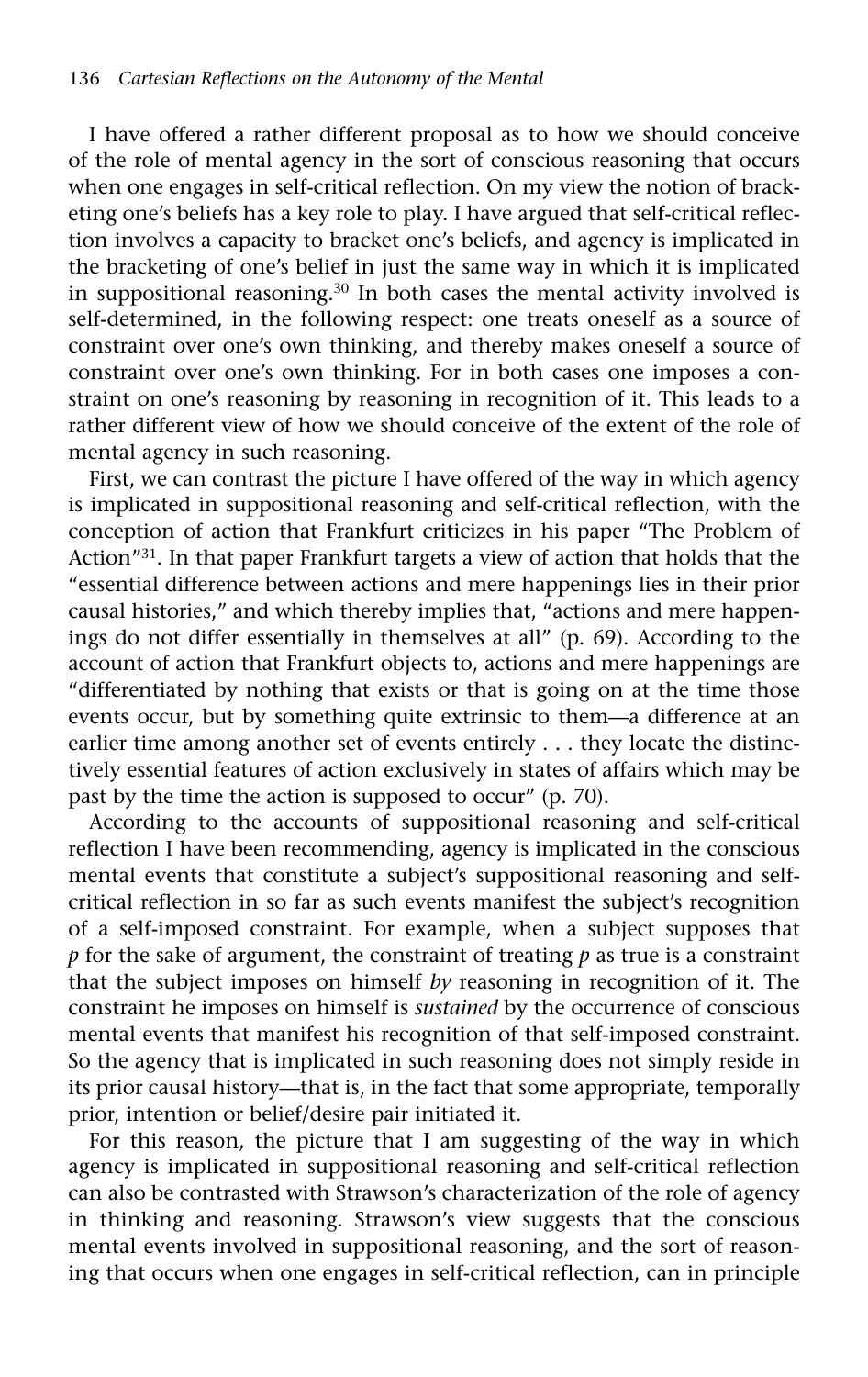lack appropriate, agential, causal antecedents and thereby lack any aspect of agency whatsoever. In contrast, I have argued that in the cases of suppositional reasoning and self-critical reflection, the conscious reasoning one engages in manifests an attitude toward oneself—an attitude of treating oneself as the source of that activity. Acting as if one has imposed a constraint on oneself, one thereby imposes the constraint on oneself. One treats oneself as a source of constraint on oneself, and thereby governs oneself. So the forms of reasoning involved in suppositional reasoning and self-critical reflection—the forms of reasoning that allow us to 'transcend the condition of animal immersion'—are necessarily self-conscious and self-governed.32

## **Notes**

- 1. For discussion of the role of the mind's freedom in the Method of Doubt see *Principles of Philosophy* Pt. I: 6, and 39.
- 2. In *Principles of Philosophy* Descartes also claims, "the supreme perfection of man" is that he acts freely, and in the Fourth Meditation Descartes writes, "it is above all in virtue of the will that I understand myself to bear in some way the image and likeness of God."
- 3. Strawson 2003.
- 4. See Frege 1906, 1918, and 1923.
- 5. An issue that is also relevant to Frege's view of supposition, which I don't discuss, is the suggestion that he commits to the view that one can make inferences only from *true* premises, and hence not from a mere hypothesis. On this issue, see Anscombe 1959. For a diagnosis of Frege's commitment to this claim, different from that offered by Anscombe, see Dummett 1973; and for skepticism about the claim that Frege should be interpreted as committing to this view, see Stoothoff 1963.
- 6. See also the system developed by Fitch (1952), discussed by Green (2000).
- 7. Gentzen 1969, p. 78.
- 8. One can of course express one's intention to suppose that  $p$  without discharging that supposition, and one can also issue an invitation to others to engage in that supposition, but an expression of an intention to suppose that *p* isn't in itself sufficient for supposing that *p*, and neither is the issuing of such an invitation. It might be held that in the case of a speech act, an utterance of 'suppose that  $p'$  can be regarded as having the force of supposition, whether or not one successfully begins to discharge that supposition, as long as the utterance is understood as carrying the normative requirement that one should attempt to discharge it. One might argue that in the case of thought, where this doesn't involve any overt speech acts, the decision to suppose that *p* brings with it a similar normative commitment. For example, in deciding to suppose that  $p$  one commits oneself to discharging that supposition. However, deciding to suppose that  $p$  isn't equivalent to supposing that *p*; and once a decision to suppose that *p* has been made, I suggest, one doesn't genuinely start supposing that  $p$  until one begins to discharge that supposition. It is thought, and not speech acts, that I am principally concerned with here.
- 9. Compare Anscombe's remark: "Aristotle rightly says that a conclusion is reached in just the same way in a 'demonstrative' and a 'dialectical' syllogism: if you say 'suppose p, and suppose q, then r'; or if, being given 'p', you say: 'suppose q, then r'; you are just as much inferring, and essentially in the same way, as if you are given 'p' and 'q' as true and say '*therefore* r'." (1959, p. 116).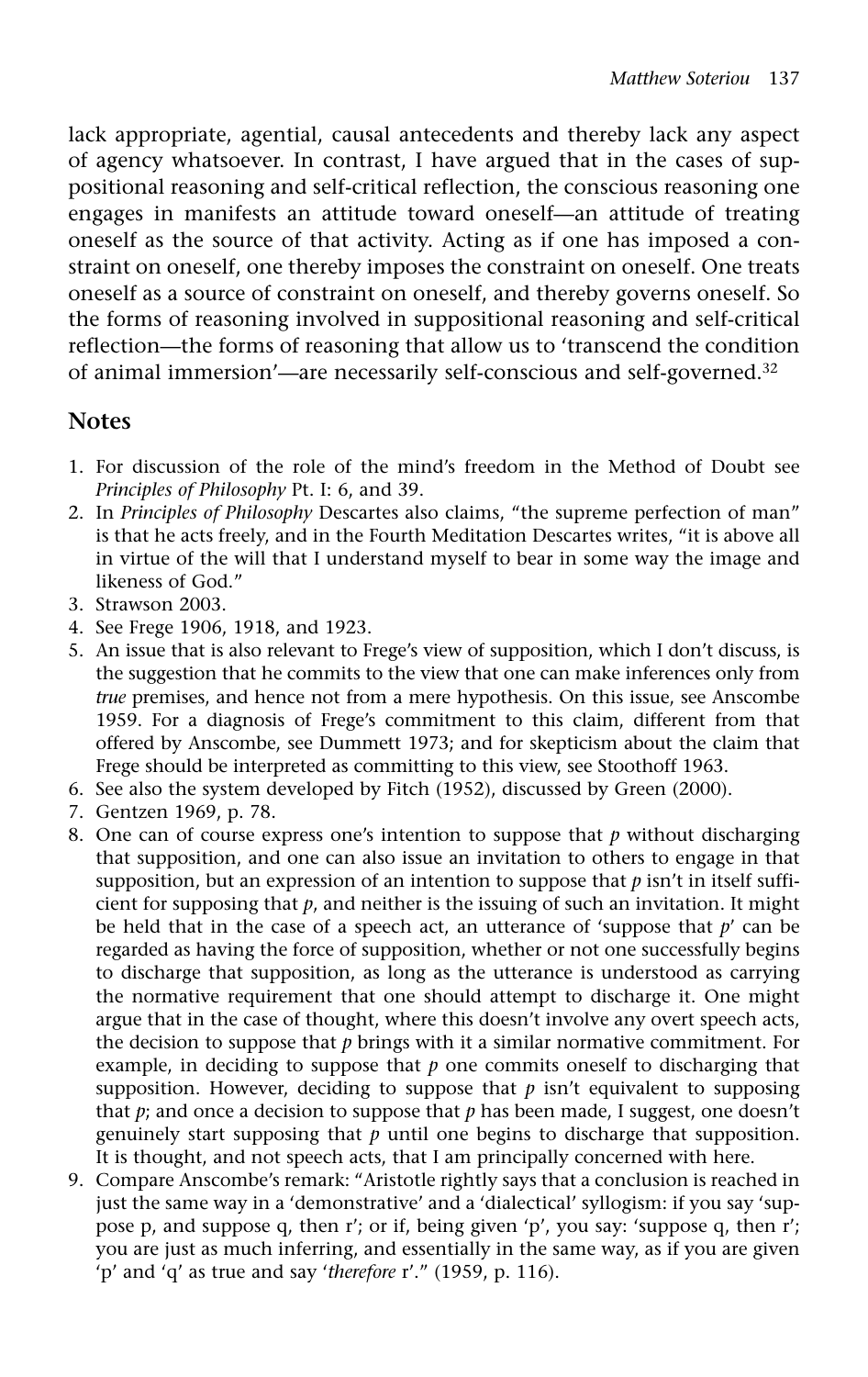- 10. These remarks on the notion of self-governance obviously ignore a number of important and substantive questions—for example, the question of the constraints that the *truly* self-governing should impose on himself when determining which constraints to impose on himself.
- 11. For a discussion of the notion of a "reflexive mode of presentation" that has influenced my thinking here, see Velleman 2006.
- 12. Compare Harman 1984, 1986 and 1995. See also Williamson 2000, p. 219.
- 13. Compare Velleman's discussion, in "On the Aim of Belief," of what makes an "acceptance" a belief (in Velleman 2000, pp. 252–4).
- 14. Compare the discussions of Levi 1980 in Adler 2002, Ch. 11, and in Roorda 1997.
- 15. Compare Adler 2002 on, what Adler calls, the "blindness problem": "The normal workings of belief is to 'blind' us to what might be described from the outside as clues to the contrary . . . The 'blindness' problem is deep because to solve it we cannot just attempt to remove the blinders, since they are a facet of the good workings of belief" (p. 286).
- 16. *De Anima* III.4, 429a, in Aristotle 1984.
- 17. *NE* X.7, 1177a, in Aristotle 1984.
- 18. *NE* X.7, 1177b, in Aristotle 1984.
- 19. In the Sixth Meditation the faculty of the intellect is distinguished from the faculties of sensory perception and imagination. There Descartes claims that the faculty of the intellect can exist without the latter two faculties, but these latter two faculties cannot exist without the faculty of intellect. See also *Principles of Philosophy* Pt. II: 3 and the letter to Gibieuf, 19 January 1642 (in Descartes 1985), where Descartes is explicit that the faculties of sensory perception and imagination belong to the soul only in so far as it is joined to the body.
- 20. For a brief discussion of this idea, see Soteriou 2009.
- 21. It seems clear that in the First Meditation, in attempting to undermine by skeptical argument the putative knowledge we acquire via the senses, Descartes takes himself to be undermining the knowledge we have of our own bodily actions: "I shake my head and it is not asleep; as I stretch out and feel my hand I do so deliberately and I know what I am doing… Suppose then that I am dreaming, and that these particulars—that my eyes are open, that I am moving my head and stretching out my hands—are not true." So one relevant consideration here is whether skeptical arguments that target the putative knowledge we acquire via the senses can be used to undermine our putative knowledge of our own bodily actions, in a way in which they cannot be used to undermine our putative knowledge of our own mental actions.
- 22. For this line of objection to Korsgaard see Owens 2000.
- 23. Strawson 2003.
- 24. Korsgaard 1996, p. 93.
- 25. Korsgaard 2009b. See also Korsgaard 2009a, pp. 115–16.
- 26. See Moran 1999 and 2001.
- 27. Strawson 2003.
- 28. Compare here Travis 2008: "Both thinking and saying represent something as so. Saying relies on means for representing to others. Thinking—representing to oneself—does not . . . So saying needs vehicles—incarnations of visible, audible, forms, recognizably doing what they do. Representing to myself works otherwise. One *chooses* what to say; not what to think. I judge *just* where I can judge no other. It need not be made recognizable to me what I am judging for me to do so . . . Judging needs no vehicles in *such* roles. Does it need vehicles at all?" (p. 4).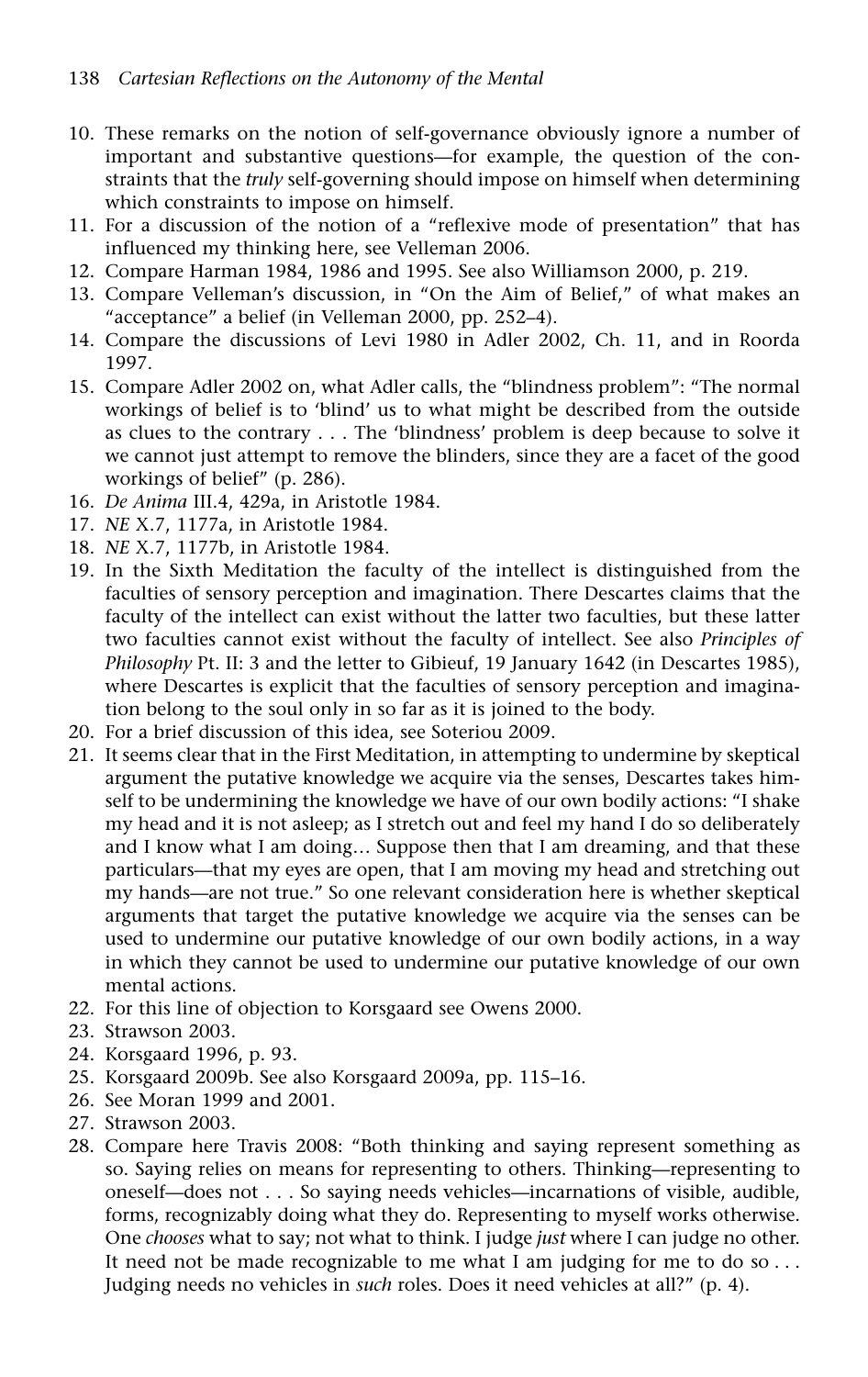- 29. Strawson's view is criticized by Buckareff 2005, and discussed in Mele 2009. Compare also Dorsch's (2009) notion of the 'mediated' agency involved in certain varieties of thinking: we "trigger" some process (epistemic or merely causal) with some goal in mind, but recognize, and instrumentally rely on, the capacity of such a process to lead, *by itself*, to the desired outcome. For a rather different view of the role of agency in reasoning, see Gibbons 2009.
- 30. O'Shaughnessy seems to acknowledge the significance to our "mental freedom" of our ability to bracket our beliefs and engage in suppositional reasoning, although he doesn't put this in quite the terms I do. He writes, "cogitation entertains propositions under the heading 'not yet to be used', or 'may be rejected', it 'puts them on ice for the time being', whereas the 'practical immersion' of animals only entertains propositions as 'to be used here and now'"; and "Transcending the condition of 'animal immersion' is achieved through the linguistically assisted capacity to think in the modalities of the possible and the hypothetical, which is an exercise of the imaginative power" (2000, p. 110).
- 31. Reprinted in Frankfurt 1988.
- 32. Many thanks to Tom Crowther, Guy Longworth, and Lucy O'Brien for their comments on earlier drafts. For very helpful discussion of these issues, thanks also to Steve Butterfill, Bill Brewer, Quassim Cassam, Naomi Eilan, Christoph Hoerl, Hemdat Lerman, and Johannes Roessler.

#### **References**

Adler, J. (2002), *Belief's Own Ethics*. Cambridge, MA: MIT Press.

- Anscombe, G. E. M. (1959), *An Introduction to Wittgenstein's Tractatus*: *Themes in the Philosophy of Wittgenstein*. St. Augustine's Press: Indiana.
- Aristotle (1984), *The Complete Works of Aristotle; Revised Oxford Translation*. J. Barnes, ed., Bollingen Series, Princeton: Princeton University Press.
- Buckareff, A. (2005), "How (not) to think about Mental Action," *Philosophical Explorations*: *An International Journal for the Philosophy of Mind and Action*, 1741–5918, vol. 8, no. 1, 2005: 83–9.
- Descartes, R., (1985), *Philosophical Writings of Descartes*, Volumes I–III, (Translated by Cottingham, Stoothoff and Murdoch; Vol. III edited by Cottingham, Stoothoff, Murdoch and Kenny). Cambridge: Cambridge University Press.
- Dorsch, F. (2009), "Judging and the Scope of Mental Agency," in O'Brien and Soteriou, eds, *Mental Actions*. Oxford: Oxford University Press.
- Dummett, M. (1973), *Frege: The Philosophy of Language*. London: Duckworth.
- Fitch, F. B. (1952), *Symbolic Logic*. New York: Ronald Press.
- Frege, G. (1906), "On the Foundations of Geometry; Second Series," in, B. McGuinness, trans M. Black, *Collected Papers on Mathematics, Logic, and Philosophy* (Oxford: Blackwell, 1984).
- Frege, G. (1918), "Negation," in, B. McGuinness, trans M. Black, *Collected Papers on Mathematics, Logic, and Philosophy* (Oxford: Blackwell, 1984).
- Frege, G. (1923), "Compound Thoughts," in, B. McGuinness, trans by M. Black, *Collected Papers on Mathematics, Logic, and Philosophy* (Oxford: Blackwell, 1984).
- Frankfurt, H. (1988), *The Importance of What We Care About*. New York: Cambridge University Press.
- Gentzen, G. (1969), *The Collected Papers of Gerhard Gentzen*, ed. M. E. Szabo, Amsterdam.
- Gibbons, J. (2009), "Reason in Action," in O'Brien and Soteriou, eds, *Mental Actions*. Oxford: Oxford University Press.